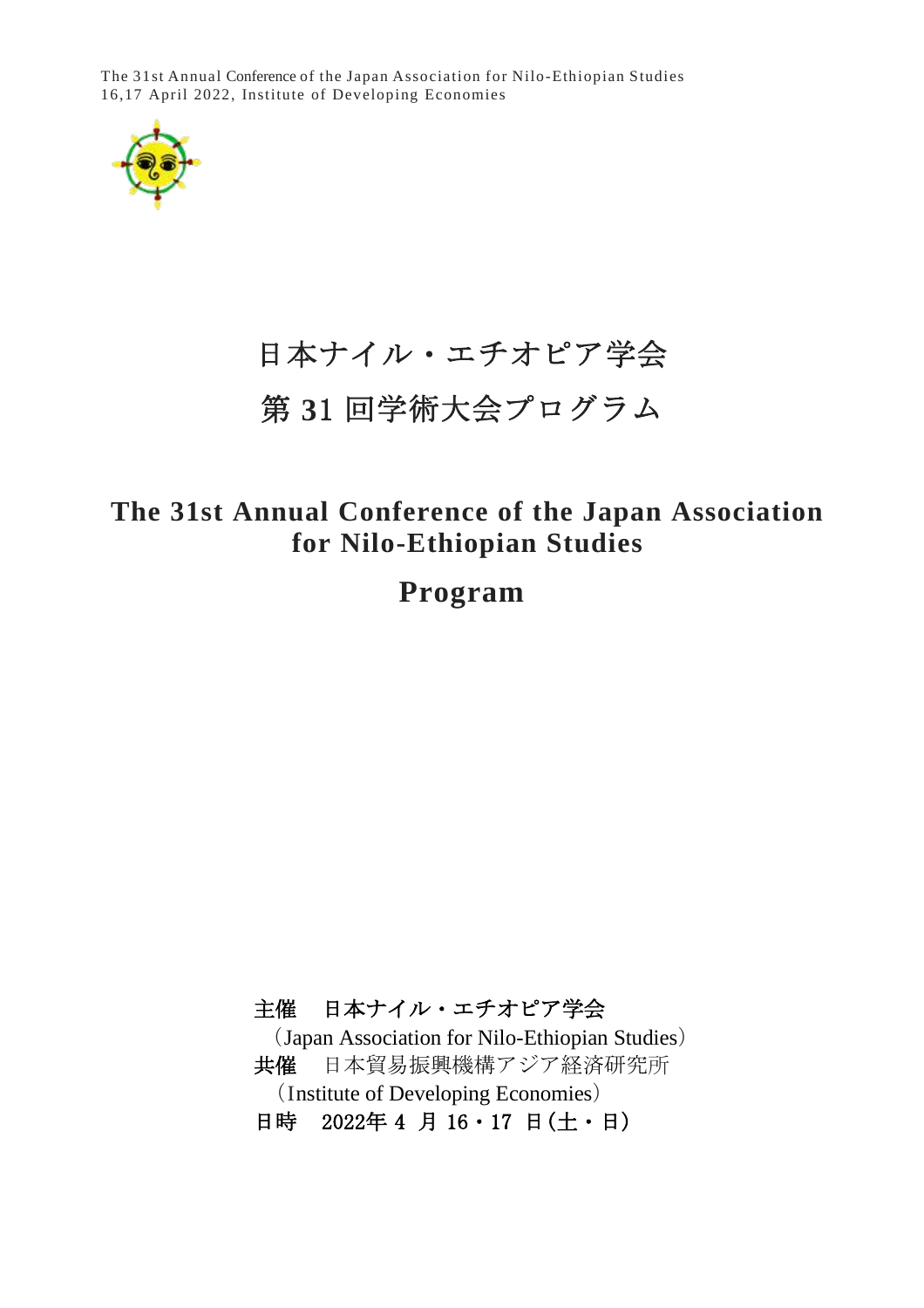### 第**31**回日本ナイル・エチオピア学会学術大会

## 全体スケジュール/**Overall Agenda**

#### 【**4** 月 **15** 日 金曜日】 運営幹事会

16:30~18:30 運営幹事会 Secretariat meeting

#### 【**4** 月 **16** 日 土曜日】 公開シンポジウム・評議員会

| $11:30 \sim 12:30$ | 評議員会 The Board of Trustees meeting |
|--------------------|------------------------------------|
|--------------------|------------------------------------|

14:00~17:20 公開シンポジウム Public Symposium

#### 【**4** 月 **17** 日 日曜日】 研究発表・総会 Presentations, The General Assembly

9:00~9:20 接続確認 connection check

- 9:20~9:30 会長挨拶 opening remarks
- 9:30~12:05 研究発表(第1・2セッション) 1st & 2nd session for presentation
- 12:05~13:00 昼休み lunch break

 $13:00 \sim 13:50$  総会 General Assembly

- 13:50~14:50 高島賞授与式 Takashima Prize Award Ceremony
- 15:00~15:55 研究発表(第3 セッション) 3rd session for presentation
- 16:10~16:25 最優秀賞発表授与式 Best Presentation Award Ceremony
- 16:25~16:30 閉会挨拶 closing remarks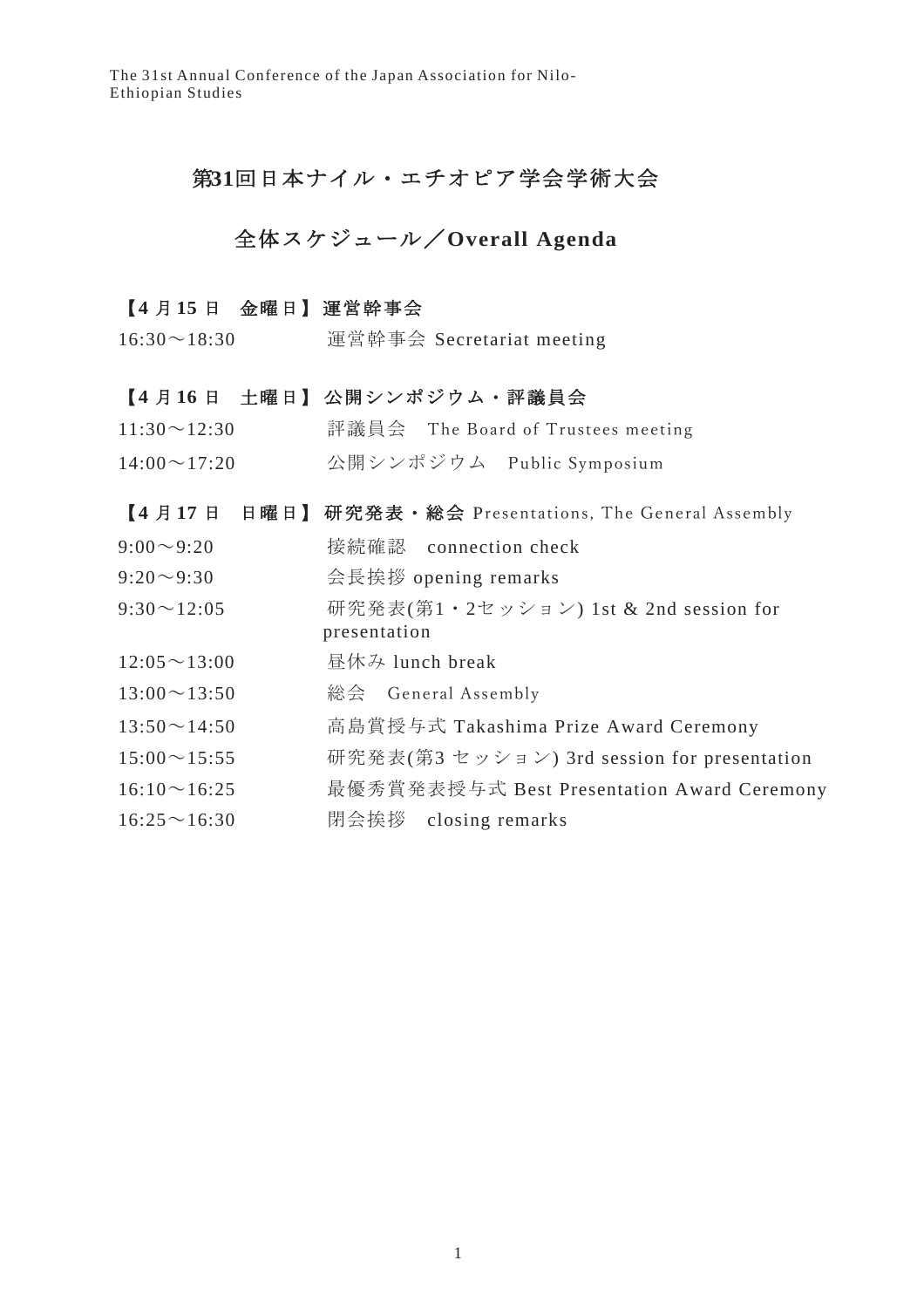#### オンライン開催参加マニュアル

#### 【注意点】

1.配信映像の録画録音(画面キャプチャを含む)は絶対に行わないでくださ  $V^{\prime}$ 。

2. 発表者は、学会員にのみプレゼンテーションをすることを想定しています ので、接続先 URL を第三者に知らせないでください。

#### 【参加の仕方】

1.Zoom 会議の設定は、実行委員会が行います。 **Zoom**の会場入室 **URL**(以

- 下、入室用 URL)については、参加者に大会前にメール送付します。大会当日 は、入室用 URL をクリックしてご参加ください。
- 2. Zoom を初めて利用する場合はアプリケーションのインストールが必要 です。起動後「コンピューターでオーディオに参加」を選んでください。
- 3.オンライン発表の方は、必ず事前に接続チェックをしてください。
- 4.質疑は発表終了後に時間を設けます。発表の最中に「チャット」をしない でください。質疑などで発言したいときは、「参加者」の「手を挙げる」機 能で意思表示してください。座長の指示に従って、マイクのミュートを解 除し、必要に応じて所属と名前を名乗ってから発言してください(映像 ON 、音声ミュートがデフォルトです)。発言終了後は再度ミュートにして ください。

#### 【発表の仕方】

- 1.Zoom への参加の前に、あらかじめ、ご自分のパソコンにパワーポイント のスライドを開いておいてください。
- 2. Zoom に参加し、座長の指示があったら、発表者は音声ミュートを自分で 解除します。 Zoom の「画面を共有」でパワーポイントのスライドを選択 します。
- 3.通常のパワーポイント機能を使って発表してください。
- 4.一人あたりの発表時間は 20分+質疑応答5分です。発表開始15 分になりまし たら、座長がベル1回、発表開始 20 分になりましたらベル 2 回でお知らせし ます。質疑応答の時間確保のため、発表は 20 分以内におさめてください。発 表が終わりましたら、「共有の停止」ボタンを押し、音声をミュートにしてください。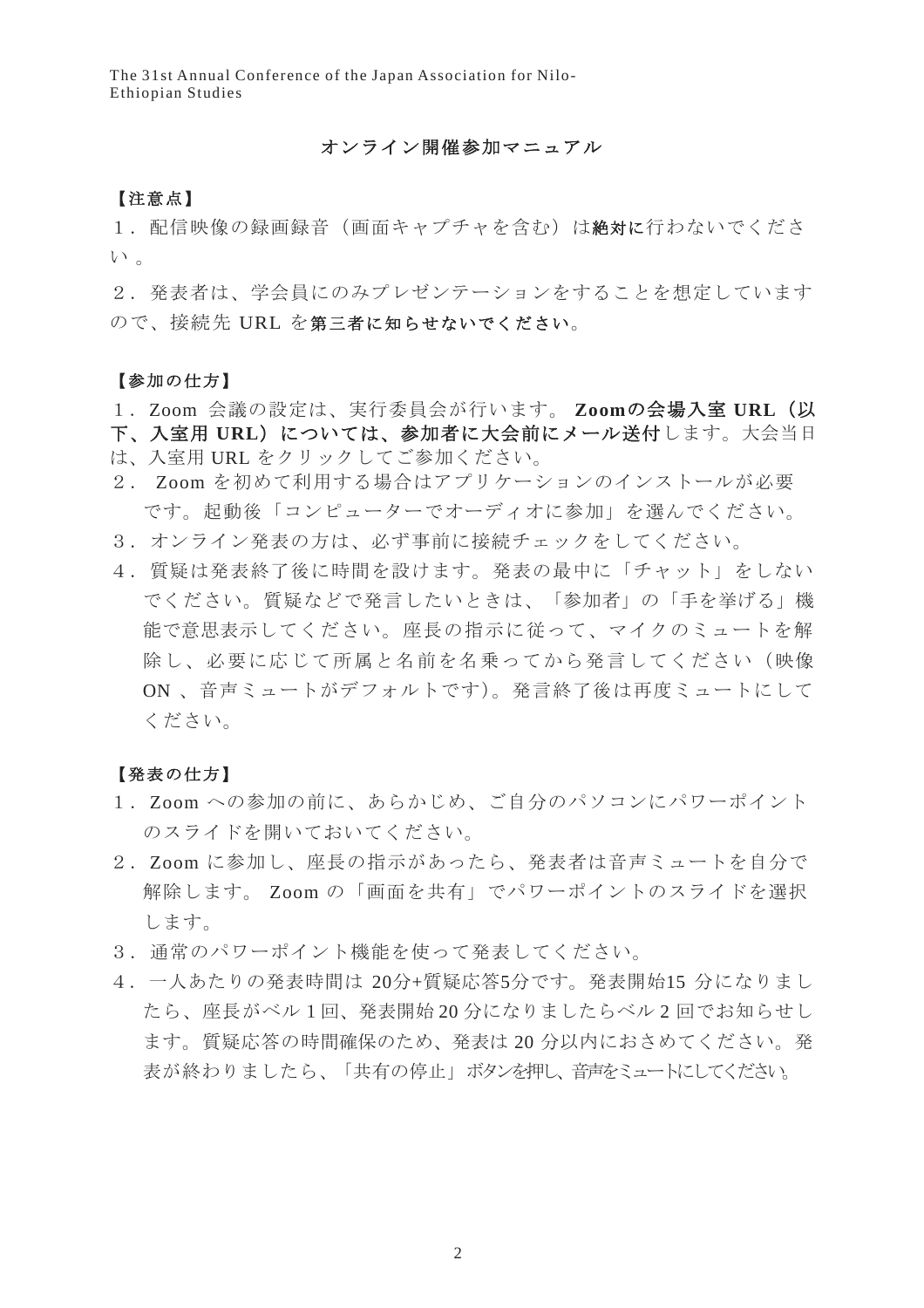#### 【質疑応答の仕方】

1.座長が「これから質疑応答に入ります」と述べたら、挙手をしてくださ い。 2.挙手の仕方は、画面下に表示されるメニューの「参加者」をクリック すると表示

される「手を挙げる」から行なってください。

3. 座長が「●●さん、どうぞ」と言ったら、音声ミュートが解除されている ことを確認して、発言してください。

4.発表時間が開始後 25分となりましたら、座長が質疑応答の終了を告げま す。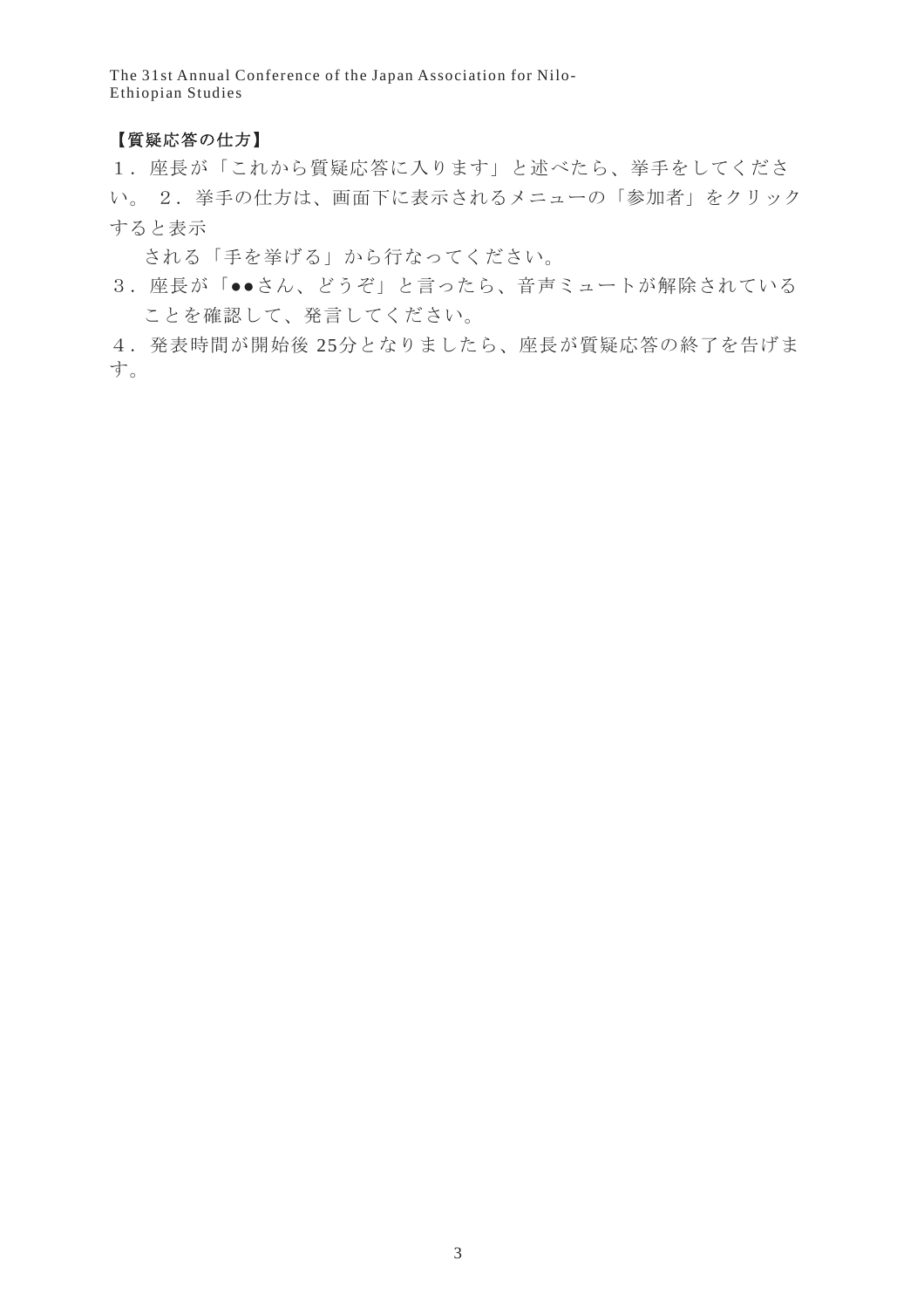#### A Guide for Participants

### 【**Cautions**】

- 1. Do **NOT RECORD** voices or slides presented in the Conference.
- 2. Do **NOT INFORM** the connection URL to anybody outside the JANES membership.

【How to join the Zoom conference】

- 1. The organizing committee will inform the connection URL to the participants beforehand. The participants can join the conference by clicking the URL.
- 2. Previous installing of the latest version of Zoom application is necessary.
- 3. Presenters are requested to check the internet connection beforehand.
- 4. Questions and comments should be made after each presentation, according to instructions given by the chairperson. Please do not make comments using the 'chat' function during the presentation. Those who have questions or comments are requested to use 'raise hand' function, after the presentation. Unmute while speaking and mute when finished.

#### 【**How to make presentation**】

- 1. Open your (PowerPoint) slide before you join Zoom meeting.
- 2. When your turn comes, unmute and begin your presentation, using 'share screen' function.
- 3. Give your presentation as usual.
- 4. A presentation should finish within 20 minutes with Q&A session for 5minutes. Chairperson will inform you when 15 minutes pass by ringing the bell once, and twice when 20 minutes pass. Please keep your presentation within 20 minutes to secure time for questions and comments. Click 'share screen' button to end screen sharing and click on mute.

#### 【**How to make questions and comments**】

- 1. When chairperson says 'Now, we accept questions or comments,' use 'raise hand' function to indicate your intentions to make questions or comments.
- 2. When chairperson invites you to make your remark, make sure to unmute, and speak.
- 3. When time reaches the limit of 25 minutes, chairperson will announce the ending, and invite the next presenter.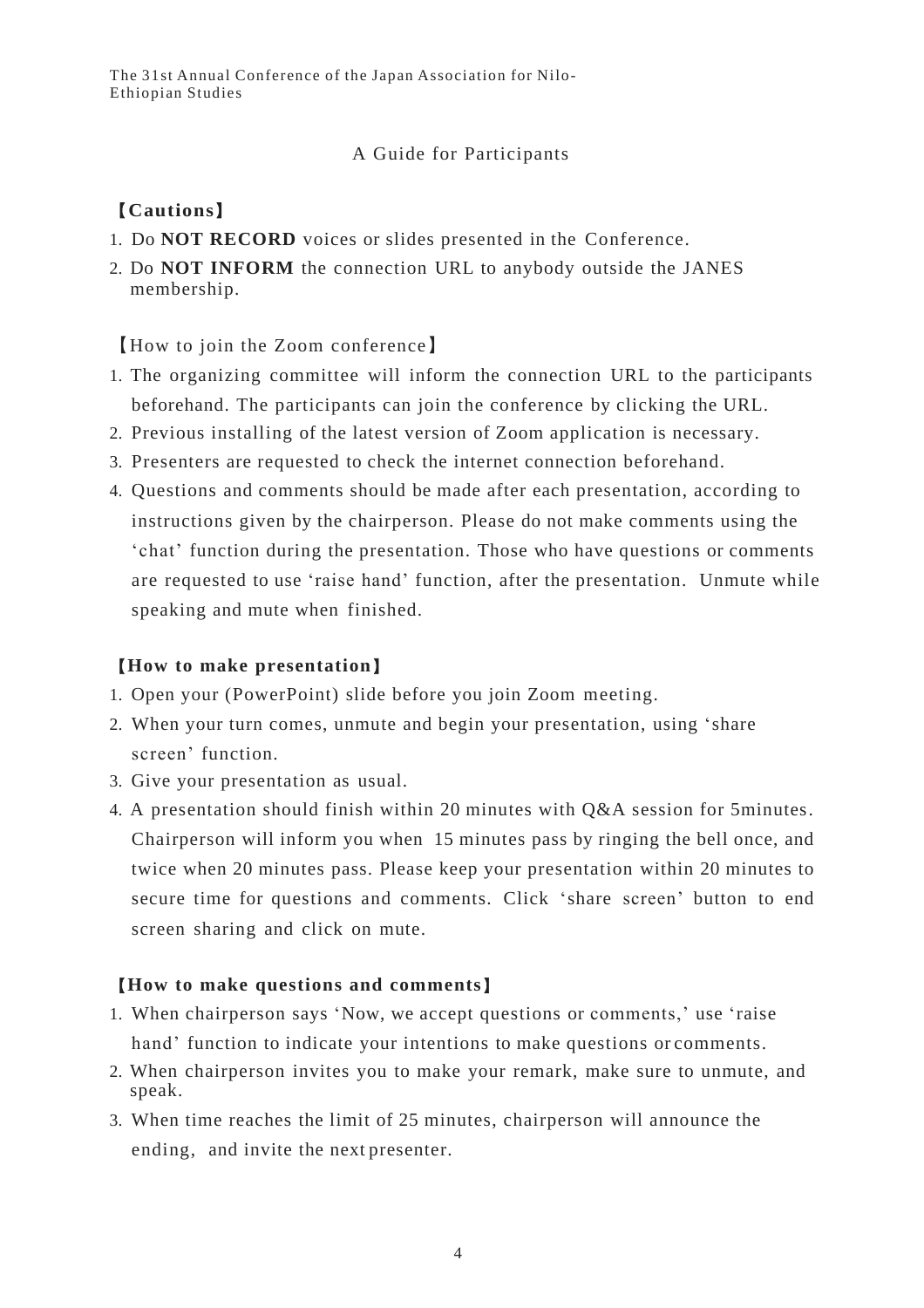#### 個人発表のみなさまへ **For Presenters**

口頭発表の時間は 25 分です。 内訳は発表 20 分、質疑応答 5 分となります。タイムキーパーは、次のよう にベルを鳴らします。

15 分経過:ベル 1 回 予鈴 20分経過:ベル2回発表終了 25 分経過:ベル 3 回 質疑応答終了

The oral presentation time is 25 minutes. The breakdown is 20 minutes for presentation and 5 minutes for  $Q & A$ . The timekeeper rings the bell as follows:

15 minutes passed: 1st bell 20 minutes passed: 2-time bell to end the presentation 25 minutes passed: 3-time bell to end Q & A ended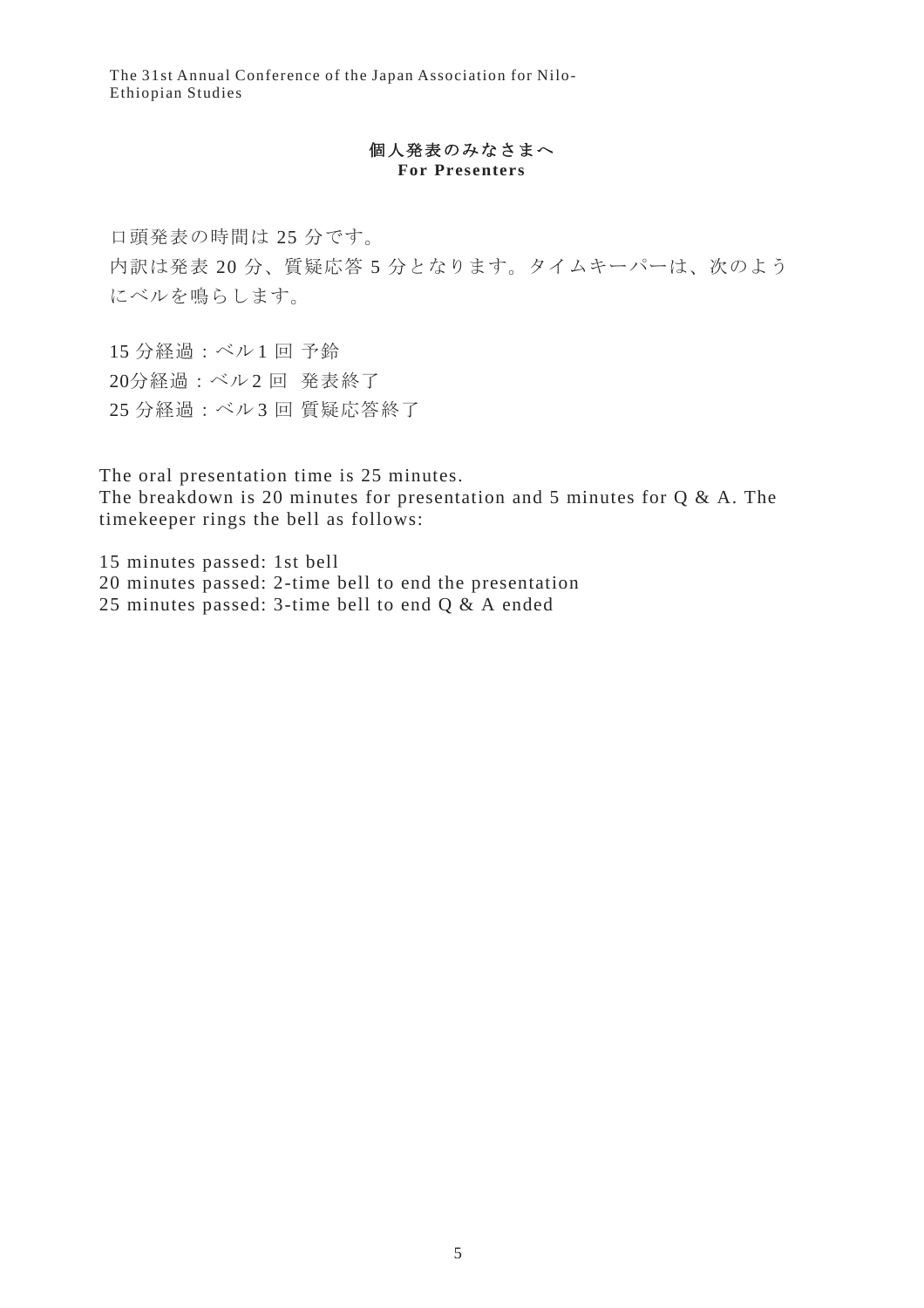#### 【プログラム】

## **4** 月**16** 日(土)**14:00**~**17:20 Public Symposium** 公開国際シンポジウム「エチオピアの連邦制再考:民族といかに向き合うのか」

14:00- 14:10 開会の挨拶 日本ナイル・エチオピア学会会長およびアジア経済研究所所長 14:10- 14:25 趣旨および背景説明 児玉由佳(アジア経済研究所主任研究員)

#### 14:30- 16:30 講演

14:30-15:00

眞城百華(上智大学総合グローバル学部教授)

「エチオピアにおける民族連邦制とティグライ人民解放戦線」

15:00-15:30

石原美奈子(南山大学人文学部教授)

「オロミア州はオロモのものなのか?」

15:30-16:00

吉田早悠里(名古屋大学大学院人文学研究科准教授)

「南部諸民族州からの分離・独立 エチオピア南西部と少数民族」

16:00-16:30

落合雄彦(龍谷大学法学部教授)

「皇帝のものは皇帝に?:ナイジェリアの連邦制は軍事政権下でいかに変容したのか」

| $16:30-16:45$   | 休憩/質問集計 |
|-----------------|---------|
| $16:45 - 17:20$ | 質疑応答    |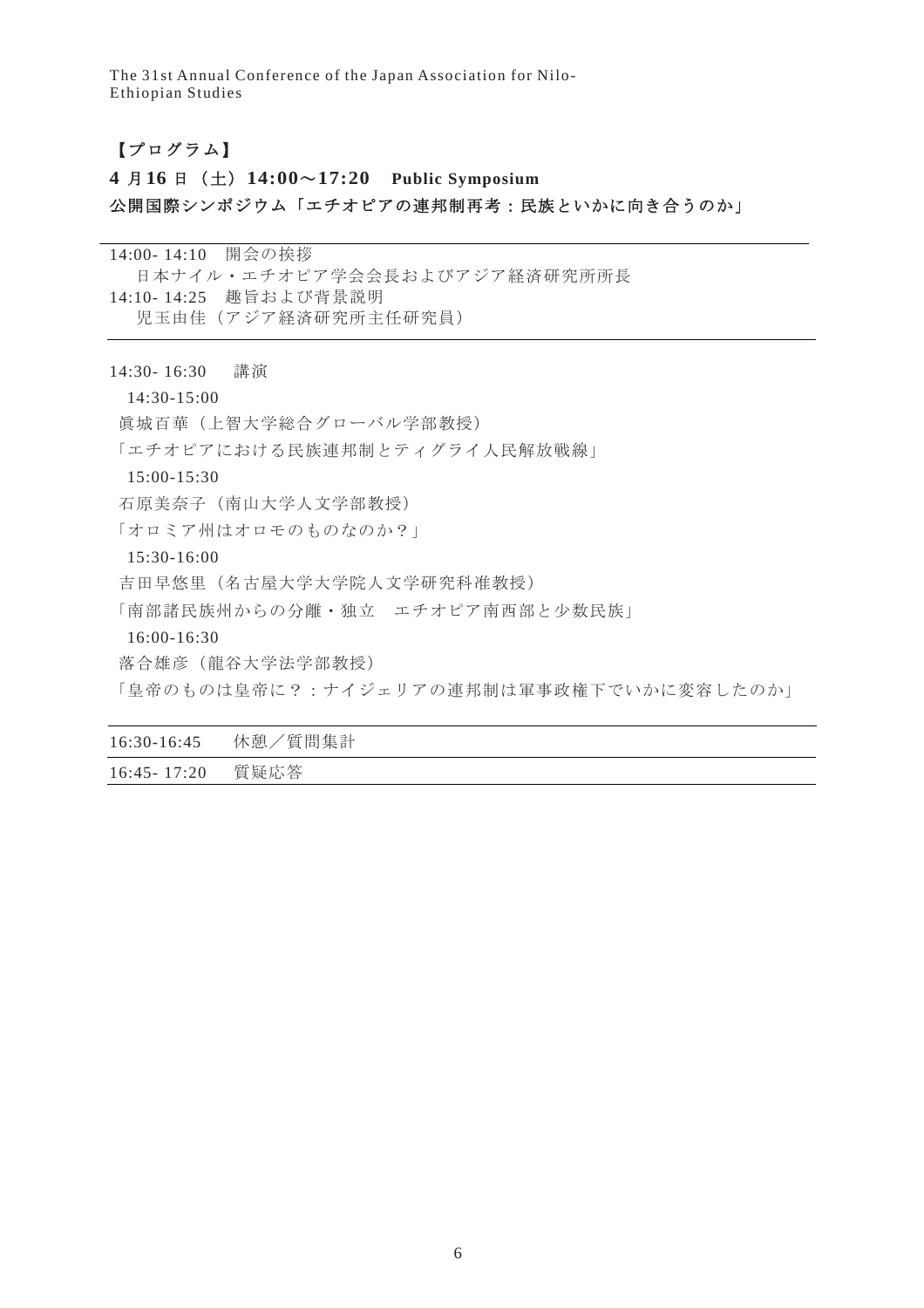#### **4** 月 **17** 日(日)**9:00**-**16:30**

#### 研究発表 **Presentation**

| $9:00-9:20$   | 接続確認 connection check |
|---------------|-----------------------|
| $9:20 - 9:30$ | 会長挨拶 opening remarks  |

【第一セッション 1st session 9:30-10:25】

9:30-9:55 ①川口博子「国際刑事裁判における被害経験の共有と差異化 ―ウガンダ北 部 ア チ ョ リ 社 会 を 事 例 に 」 (Hiroko.Kawaguchi "Sharing or Differentiating Experiences of Victims in the International Criminal Court: A Case Study of the Acholi in Northern Uganda")

10:00-10:25 ②〇鈴木功子、金子守恵 「高齢者の生活機能に関する評価尺度の検討 -超高齢社会における発達・加齢観の刷新にむけて- 」(Noriko Suzuki & Morie Kaneko, "Review on Rating Scales for the Functional Status of the Elderly: Towards Reconceptualization of Development and Aging in the Super Aging Society")

| $10:25 - 10:40$ | 休憩 (15分) break |  |
|-----------------|----------------|--|
|-----------------|----------------|--|

【第二セッション 2nd session 10:40-12:05】

| 10:40-11:05 3石川博樹 「16~19世紀のエチオピア北部における副食」(Hiroki Ishikawa                                                                |
|--------------------------------------------------------------------------------------------------------------------------|
| "Side Dishes in Northern Ethiopia during the 16th and 19th Centuries")                                                   |
| 11:10-11:35 4相原 進 「エチオピア国立劇場のダンサーたちの技術習得とキャリア・デ                                                                          |
| $\gamma$ $\sim$ $\alpha$ $\gamma$ $\gamma$ $\gamma$ $\sim$ $\beta$ $\gamma$ (Susumu Aihara "Skill Acquirement and Career |
| Development by the Professional Dancers in the Ethiopian National Theater")                                              |
| 11:40-12:05 50田中利和、是恒さくら、伊藤大亮、甲斐洋行、井上雄太、 カッバラレッ                                                                          |
| ゲサ、ウォリソの人びと、株式会社丸五 「Ethio-Tabiの創造に関する実践的地                                                                                |
| 域研究60: MARUGO TOKYOでのエチオピア産地下足袋の協奏展示」                                                                                    |
| (Toshikazu Tanaka, S. Koretsune, D. Ito, H. Kai, Y. Inoue, Kebere Legesse,                                               |
| Woliso People, Marugo Company Inc. "Engaged Area Studies to Creating Ethio-                                              |
| Tabi $\textcircled{\scriptsize{6}}$ : Ensemble Exhibition of Ethiopian Jika-Tabi at Marugo Tokyo")                       |
|                                                                                                                          |

| $12:05 - 13:00$ | 昼休み (55分) Lunch break                       |
|-----------------|---------------------------------------------|
|                 |                                             |
| $13:00 - 13:50$ | 総会 General Assembly                         |
| $13:50-14:50$   | 高島賞授与式、受賞者講演 Takashima Prize Award Ceremony |
| $14:50-15:00$   | 休憩 (10分) break                              |